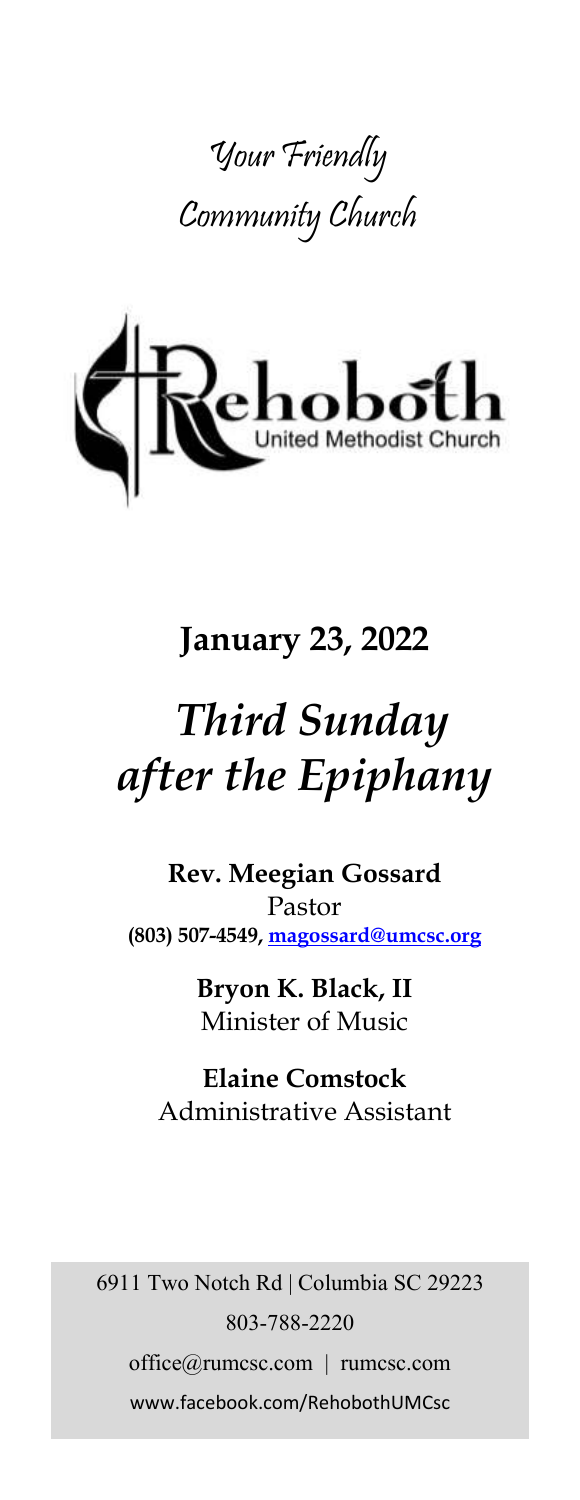#### **ORDER OF WORSHIP**

#### **PRELUDE** "How Great Thou Art"

#### **WELCOME**

 **& ANNOUNCEMENTS** Tiffany Phillips

#### **\*CALL TO WORSHIP:**

Leader: We have come to worship God, the living God,

**People: Who calls prophets and teachers to bear witness.**

Leader: We have come to praise God the almighty God,

**People: Who answers the forces of hatred and hurt with the power of grace.**

Leader: We have come to worship God, all gracious God,

**People: Who chooses even you and me to receive and carry the Word of Life and hope.**

**All: All glory to God! Amen.**

#### **\*HYMN #328**

"Surely the Presence of the Lord"

#### **\*THE APOSTLES' CREED**

**I believe in God the Father Almighty, maker of heaven and earth; And in Jesus Christ, his only Son, our Lord, who was conceived by the Holy Spirit, born of the Virgin Mary, suffered under Pontius Pilate, was crucified, dead, and was buried; the third day he rose from the dead; He ascended into heaven, and sitteth at the right hand of God the Father Almighty, from thence He shall come to judge the living and the dead. I believe in the Holy Spirit, the holy catholic church, the communion of saints, the forgiveness of sins, the resurrection of the body and the life everlasting. Amen.**

#### **CHILDREN'S MOMENT** Diane Horn

#### **PASTORAL PRAYER**

#### **THE LORD'S PRAYER:**

**Our Father, Who art in Heaven, hallowed be Thy name, Thy kingdom come, Thy will be done, on Earth as it is in Heaven. Give us this day our daily bread and forgive us our trespasses as we forgive those who trespass against us. And lead us not into temptation but deliver us from evil, for Thine is the kingdom, and the power and the glory forever. Amen.**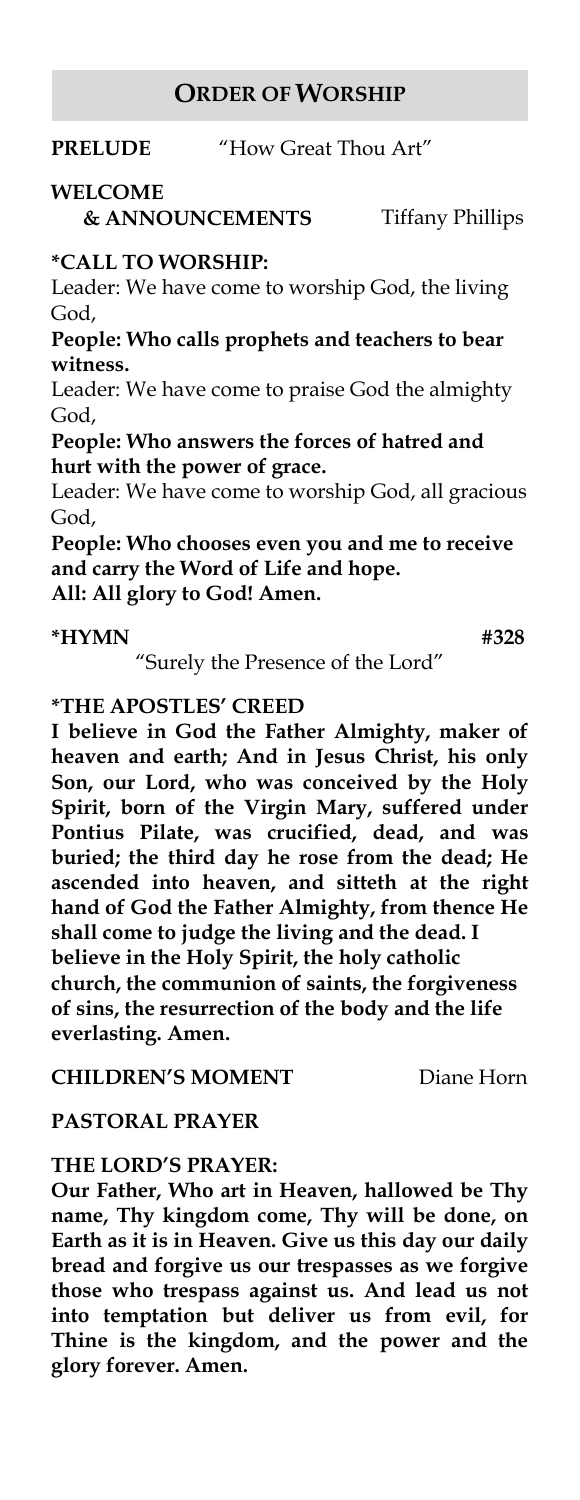#### **OFFERING**

#### **OFFERTORY ANTHEM RUMC Choir**  "Gracious Spirit, Dwell With Me"

#### **\*DOXOLOGY #95**

**SERMON** 

#### **\*HYMN OF INVITATION #64**  "Holy, Holy, Holy, Lord God Almight"

#### **INVITATION TO CHRISTIAN DISCIPLESHIP**

The altar is open for prayer. If you would like the pastor to pray with you, please so indicate. The doors of our church are open if anyone wants to join by profession of faith or by transfer.

#### **\*BENEDICTION**

#### AMEN RESPONSE #898

#### **POSTLUDE** "The Gift of Love"

*\*Please stand as you are able.*

### **WELCOME GUESTS**

We welcome you to our worship service this morning. If you are visiting, please complete a visitor's card located in your pew and place it in the offering plate.